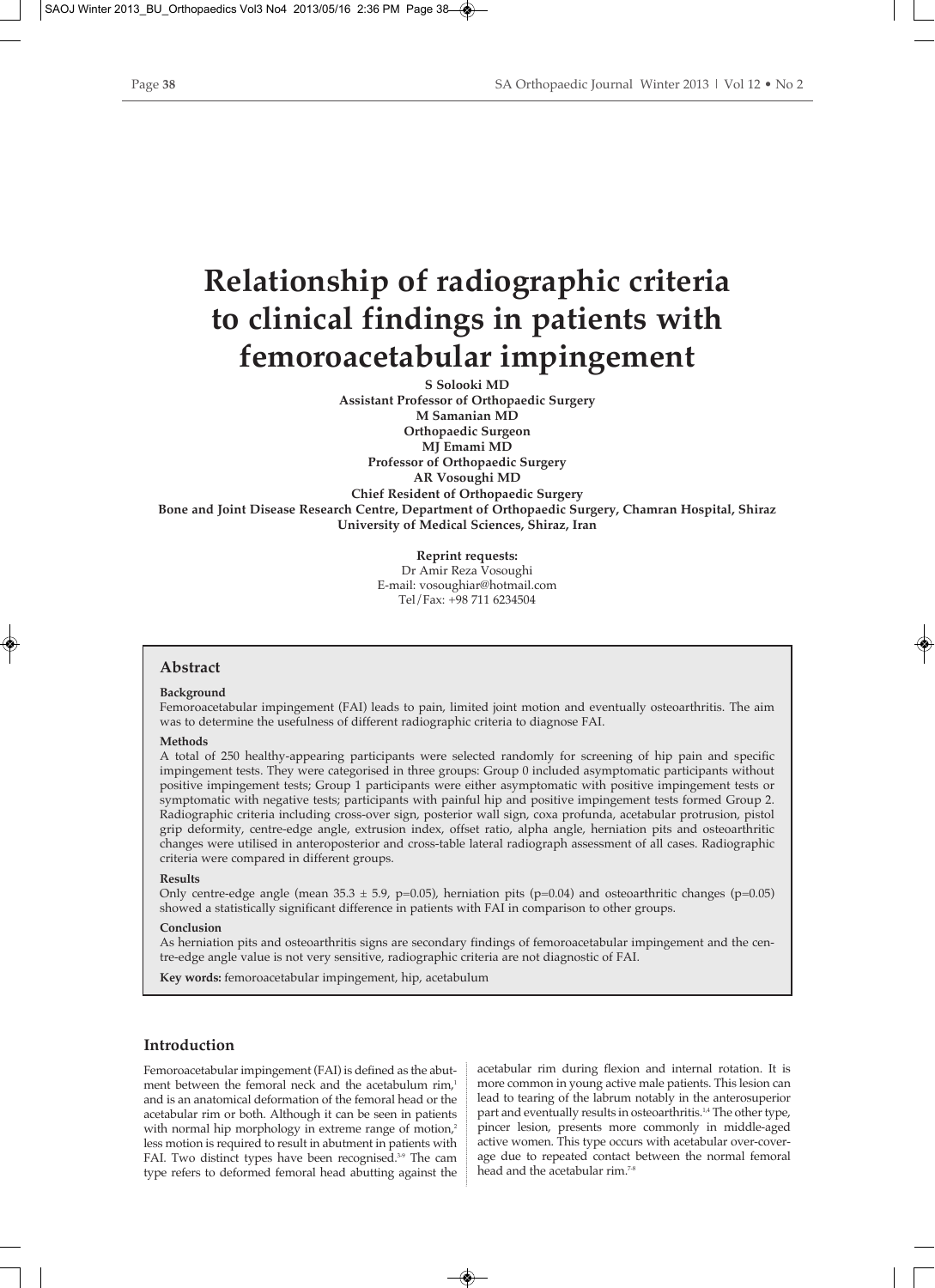FAI patients usually suffer from intermittent groin pain worsening with activity.10 Sometimes painful locks and instabilities from the occult labral tear are seen.<sup>7</sup> Although several tests such as the posterior inferior impingement test<sup>2</sup> and the flexion abduction external rotation (FABER) provocation test $711$  can be performed to identify FAI, the flexion adduction internal rotation (FADIR) test is the most sensitive physical examination test for FAI.12

Several radiographs should be taken in patients with FAI signs and symptoms, including a true anteroposterior (AP) view,13,14 anteroposterior view in 10 to 15 degrees of internal rotation, the Dunn view (AP of the hip in neutral rotation, 45 degrees of flexion and 20 degrees of abduction),<sup>15</sup> and a cross-table lateral view of the affected hip.<sup>16</sup> Several hip radiographic findings have been considered as clues to diagnose FAI.16-22 The aim of this study is to determine the relationship between different radiographic measurements and patients' signs and symptoms.

## **Methods**

The study was carried out in the Bone and Joint Disease Research Centre, Department of Orthopaedic Surgery, Chamran Hospital, Shiraz University of Medical Sciences, Shiraz, Iran. The study was approved by the ethical committee of the University in accordance with the Ethical Standards of the 1964 Declaration of Helsinki as revised in 2000. A total of 250 young people (all the participants submitted the informed written consent prior to being included in the study) were evaluated from August 2009 to March 2010. These participants were healthy visitors of admitted patients in the hospital of orthopaedic trauma. No-one had a definite history of recent or old hip pathology such as osteonecrosis, Legg-Calvé-Perthes disease, developmental dysplasia of the hip or previous hip surgery. History of any hip pain and related decreased daily activity was taken from each participant. In addition impingement tests<sup>2,7,11,12</sup> were carried out by a single orthopaedic surgeon (the second author). Then a true AP and a cross-table lateral view were taken. Eleven radiographic measurements were determined for each participant.

## **Radiographic criteria**

#### **1. Cross-over sign**

Acetabular retroversion is visualised on an AP pelvic radiograph by projecting the anterior wall lateral to the posterior wall proximally and crossing posterior wall in a medical direction distally.14,16

## **2. Posterior wall sign**

If the posterior wall lies medial to the femoral head centre, it shows a retroverted acetabulum.<sup>8,14,16</sup>

#### **3. Coxa profunda**

Deepened acetabular fossa is determined by overlapping of the medial floor of the acetabulum by the ilioischial line.<sup>17</sup>

#### **4. Acetabular protrusion**

Protrusio acetabuli is defined if the medical line of the femoral head crosses the ilioischial line.<sup>17</sup>

#### **5. Pistol grip deformity**

This sign is positive when femoral head shape is non-spherical<sup>18</sup>

## **6. Centre-edge angle**

Centre-edge angle is formed by a vertical line and a line connecting the femoral head centre to the lateral edge of the acetabulum. Values of more than 40 degrees are considered positive.16

#### **7. Extrusion index**

Extrusion index is the percentage of the femoral head uncovered by the acetabulum. It is positive for values below  $10\%$ .<sup>16</sup>

#### **8. Offset ratio**

Head–neck offset is defined as the difference between the anterior radius of the femoral head and the anterior radius of the femoral neck in cross-table lateral view. An abnormal distance is less than 9 mm.<sup>19</sup> Offset ratio is determined as the ratio of the head–neck offset distance relative to the femoral head diameter. Values of less than 0.15 are considered abnormal.16

### **9. Alpha angle**

Alpha angle is the angle between the femoral neck axis and a line connecting the head centre to the femoral head–neck junction. A normal alpha angle is typically 45 degrees. Patients with FAI usually have angles of more than 50 degrees.20-21

#### **10. Herniation pits**

Femoral herniation pits or Pitt's pits are intraosseous fibrocystic lesions in the femoral neck as a result of recurrent  $FAI.<sup>22</sup>$ 

#### **11. Osteoarthritic changes**

These include the presence of any significant ossicle (calcification of the detached labrum) on acetabular rim, joint space narrowing, osteophyte and subchondral cyst formation.<sup>16,17</sup>

All persons were categorised in three groups according to their history of pain and positivity of impingement tests: Group 0 included participants without any positive history or impingement tests. Participants in Group 1 (low suspicious group) had either positive pain history or positive impingement tests. Group 2 persons had a positive pain history and positive impingement tests. They were regarded as the highly suspicious group. Radiographic criteria were compared in different groups.

#### **Statistical analysis**

Analysis was done using the statistical package for the social sciences version 18.0 for Windows (SPSS Inc. Chicago, IL, USA). The prevalence of each radiographic finding was calculated in the different groups. By using the Chi-square test or Fisher's exact test, radiographic criteria were analysed. A p-value equal to and less than 0.05 is considered a statistically significant difference.

> *FAI patients usually suffer from intermittent groin pain worsening with activity. Sometimes painful locks and instabilities from the occult labral tear are seen*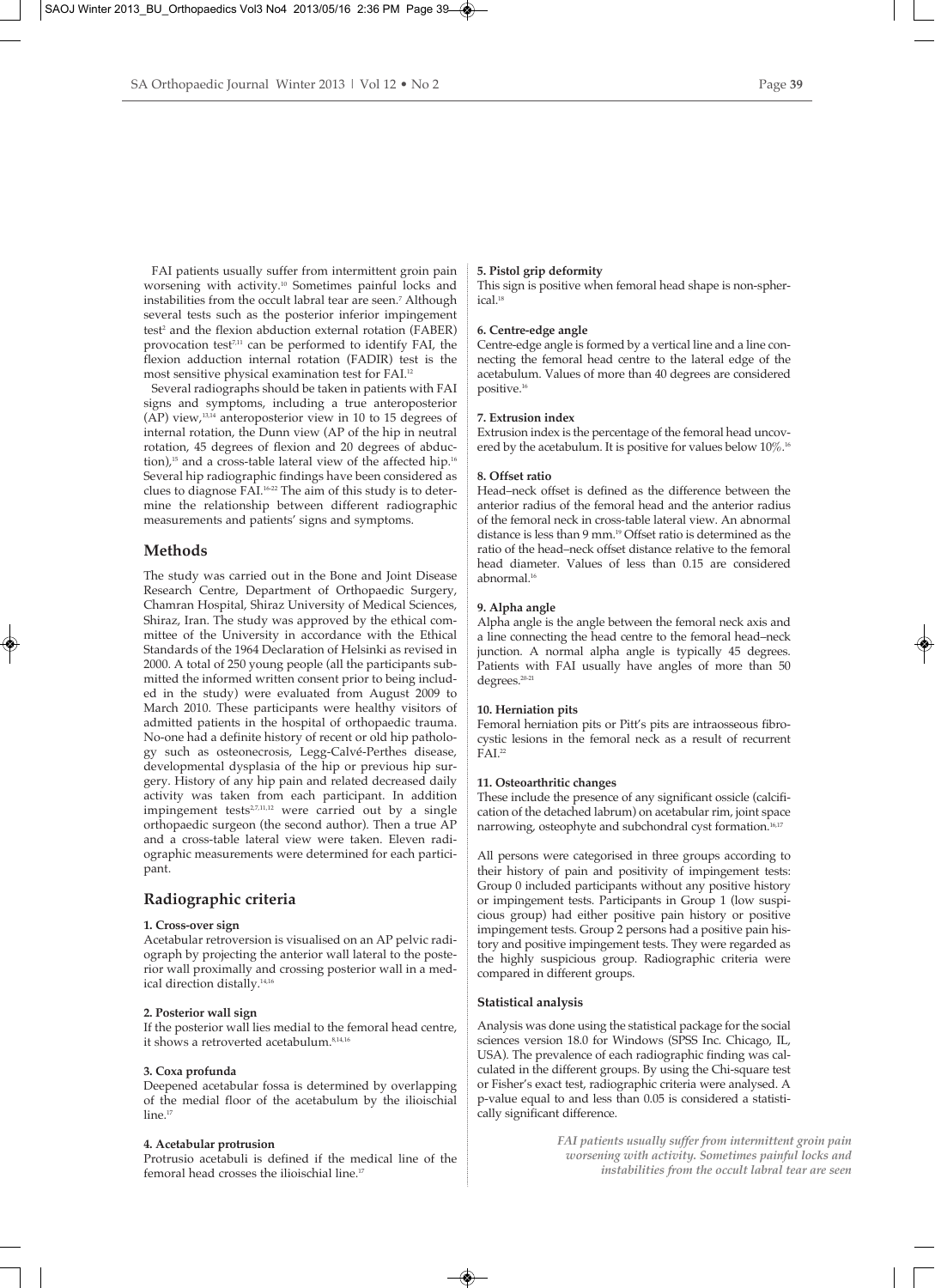# **Results**

The sample of 250 participants included 208 men and 42 women, aged under 40 years (range: 20–55 years with a mean age of 30). Demographic features of the different groups are described in *Table I*.

The prevalence of FAI in this study is 11.2%. All participants in Group 2 had unilateral signs and symptoms (right side: 16; left side: 12) although bilateral hip deformities were seen in all cases of this group. Ten participants in Group 1 suffered from hip pain without positive testing and eight cases with positive impingement tests had no history of pain.

## **Results of various radiographic parameters** *(Table II)*

## **Cross-over sign and positive wall sign**

These two radiographic findings of acetabular retroversion are not diagnostic of FAI. Although the cross-over sign was more prevalent in Group 2 cases, a p-value of 0.144 did not show any statistically significant difference.

## **Coxa profunda and acetabular protrusion**

Positive values of coxa profunda in different groups were 53.9% in Group 0, 72.2% in Group 1 and 39.3% in Group 2. There is no statistically significant correlation between symptomatic patients with positive impingement tests and asymptomatic patients according to coxa profunda (p=0.09). There were only two cases with acetabular protrusion in the participants (one in Group 0 and the other in Group 2).

*The aim of this study is to determine the relationship between different radiographic measurements and patients' signs and symptoms*

| Table I: Case numbers in different groups |         |                        |    |              |  |  |  |
|-------------------------------------------|---------|------------------------|----|--------------|--|--|--|
|                                           | Group 0 | Group $1 \mid$ Group 2 |    | <b>Total</b> |  |  |  |
| Male                                      | 170     | 15                     | 23 | 208          |  |  |  |
| Female                                    |         |                        |    |              |  |  |  |
| Total                                     |         |                        |    |              |  |  |  |

## **Pistol grip deformity**

This sign was seen in 8.3% of cases in Group 0 and 7.1% of participants in Group 2. No-one in Group 1 had this sign. A p-value of 0.4 showed no statistical relationship.

## **Centre-edge angle**

A p-value of 0.05 describes a statistically significant relationship between centre-edge angle (mean ± standard deviation:  $35.3 \pm 5.9$ ) and clinical findings.

## **Extrusion index**

No significant difference was seen in the analysis of this finding with a mean of 11.6% in participants with FAI  $(p=0.22)$ .

## **Offset ratio**

Analytical tests could not prove any significant relationship in different groups according to this finding (p=0.32). The mean  $\pm$  standard deviation in Group 2 was  $0.16 \pm 0.04$ .

## **Alpha angle**

Radiographs of three cases in Group 2, three cases in Group 1, and 13 cases in Group 0 showed an alpha angle of more than 50 degrees. The p-value of 0.23 is considered an insignificant correlation. The mean angle was  $37.2 \pm 9.1$ degrees in Group 2.

## **Herniation pits**

Fibrocystic lesion of the femoral neck was seen in 7.1 % of Group 2 cases in comparison to about 1.0 % of cases in Group 0 (p=0.04).

## **Osteoarthritic changes**

These findings are the result of the end stages of FAI. They were seen in only three cases in Group 2 (p=0.05).

## **Discussion**

FAI was first described by Myers *et al.*<sup>23</sup> as an entity while evaluating the cause of severe pain in patients who had undergone peri-acetabular osteotomy due to hip dysplasia. Nowadays FAI is recognised as a common aetiology of hip injury and osteoarthritis.<sup>1</sup>

# *Table II: Comparison of three groups according to different criteria*

| Radiographic criteria  | Group 0<br>number $(\%)$ | Group 1<br>number $(\%)$ | Group 2<br>number $(\%)$ | p-value       |
|------------------------|--------------------------|--------------------------|--------------------------|---------------|
| Cross-over sign        | 85 (41.7%)               | $7(38.9\%)$              | $17(60.7\%)$             | 0.149         |
| Posterior wall sign    | $21(10.3\%)$             | $4(22.2\%)$              | $4(14.3\%)$              | 0.284         |
| Coxa profunda          | $110(53.9\%)$            | $13(72.2\%)$             | 11 $(39.3\%)$            | 0.090         |
| Acetabular protrusion  | $1(0.5\%)$               | $0(0.0\%)$               | $1(3.6\%)$               | Not available |
| Pistol grip deformity  | $17(8.3\%)$              | $0(0.0\%)$               | $2(7.1\%)$               | 0.400         |
| Centre-edge angle      | 41 $(20.1\%)$            | $5(27.8\%)$              | $13(46.4\%)$             | 0.050         |
| <b>Extrusion</b> index | 49 $(24.0\%)$            | 5(27.8)                  | 11 $(39.3\%)$            | 0.220         |
| Alpha angle            | $13(6.4\%)$              | $3(16.7\%)$              | $3(10.7\%)$              | 0.230         |
| Offset ratio           | 34 $(16.7\%)$            | 5(27.8%)                 | $7(25.0\%)$              | 0.320         |
| Herniation pits        | $2(1.0\%)$               | $0(0.0\%)$               | $2(7.1\%)$               | 0.040         |
| Osteoarthritic changes | $2(1.0\%)$               | $1(5.6\%)$               | $3(10.7\%)$              | 0.050         |